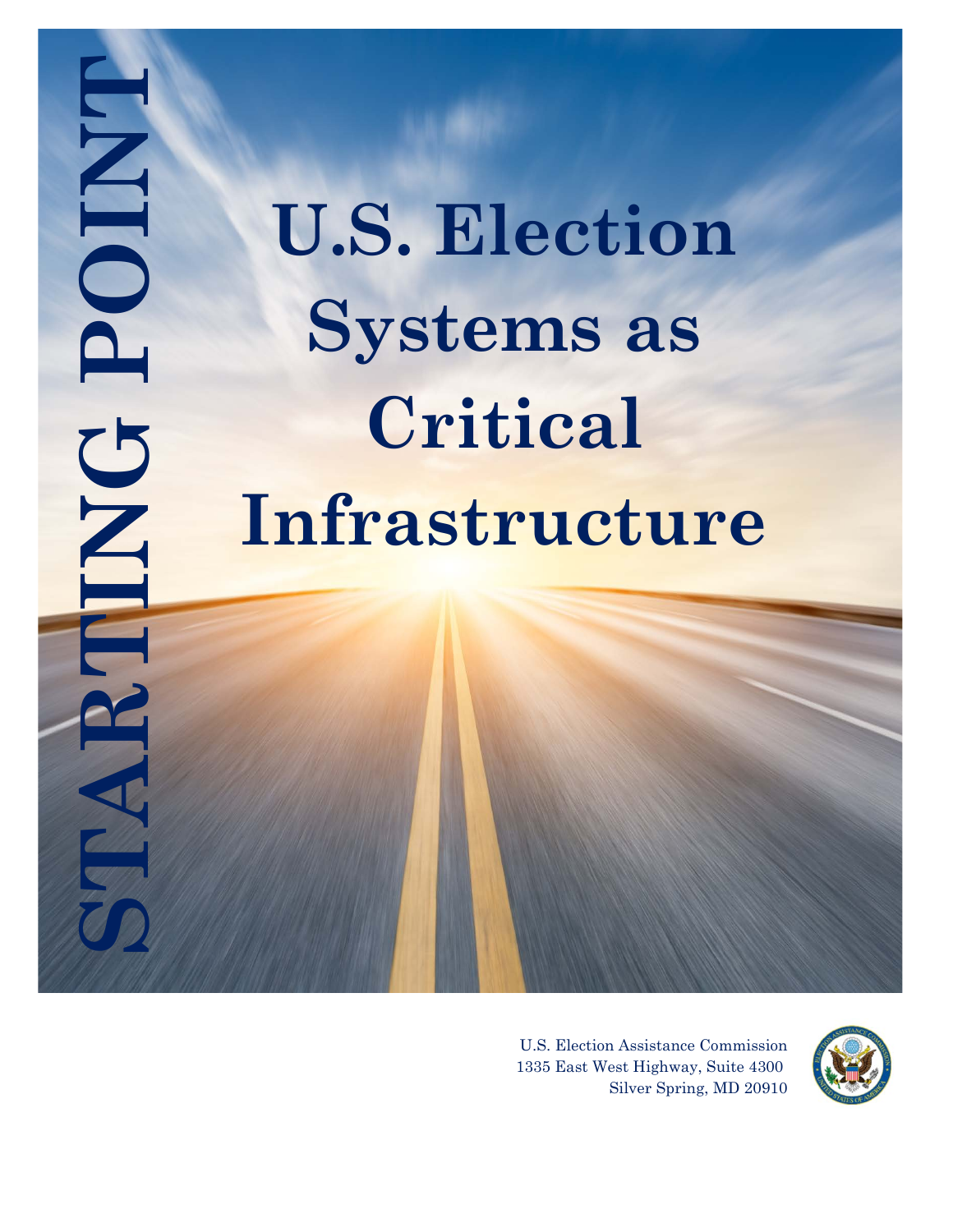# **Starting Point: U.S. Election Systems as Critical Infrastructure**

On January 6, 2017, Department of Homeland Security (DHS) Secretary Jeh Johnson designated U.S. election systems as part of the nation's critical infrastructure, a decision that was later affirmed by current DHS Secretary John Kelly. Since the designation was announced, state and local election officials across the country have raised questions about the day-to-day impact of the designation and how it will benefit their work to conduct accessible, accurate and secure elections. This document details DHS's critical infrastructure designation and what election administrators can expect moving forward. It also provides a glossary of terms frequently used in conjunction with correspondence and discussions about the critical infrastructure designation.

#### **What is critical infrastructure?**

Critical infrastructure is a DHS designation established by the Patriot Act and given to "systems and assets, whether physical or virtual, so vital to the United States that the incapacity or destruction of such systems and assets would have a debilitating impact on [se](#page-10-0)curity, national economic security, national public health or safety, or any combination of those matters." i DHS, the department responsible for critical infrastructure, was established by the Homeland Security Act in 2002.

In order to fulfill its responsibilities under the Patriot Act, DHS uses the National Infrastructure Protection Plan (NIPP) as the foundational document, or "rule book," for how to develop sector-specific critical infrastructure plans. The NIPP established a process roadmap by which the nation's critical infrastructure sectors can be identified and created.

In addition to the Patriot Act and NIPP, a third piece of critical infrastructure governing authority comes from Presidential Policy Directive 21 (PPD-21). Released on February 12, 2013, PPD-21 established the Federal Government's "strategic imperatives" in its approach to the nation's critical infrastructure. It established the current critical infrastructure sectors and identified each sector's Sector Specific Agency (SSA), which is the agency charged with structuring and managing the sector.

#### **What other sectors are included in the nation's critical infrastructure?**

 Transportation Systems; and Water and Wastewater Systems. [ii](#page-10-1)Critical infrastructure sectors are groupings based on common function and form. There are currently 16 sectors. They are: Chemical; Commercial Facilities; Communications; Critical Manufacturing; Dams; Defense Industrial Base; Emergency Services; Energy; Financial Services; Food and Agriculture; Government Facilities; Healthcare and Public Health; Information Technology; Nuclear Reactors, Materials and Waste;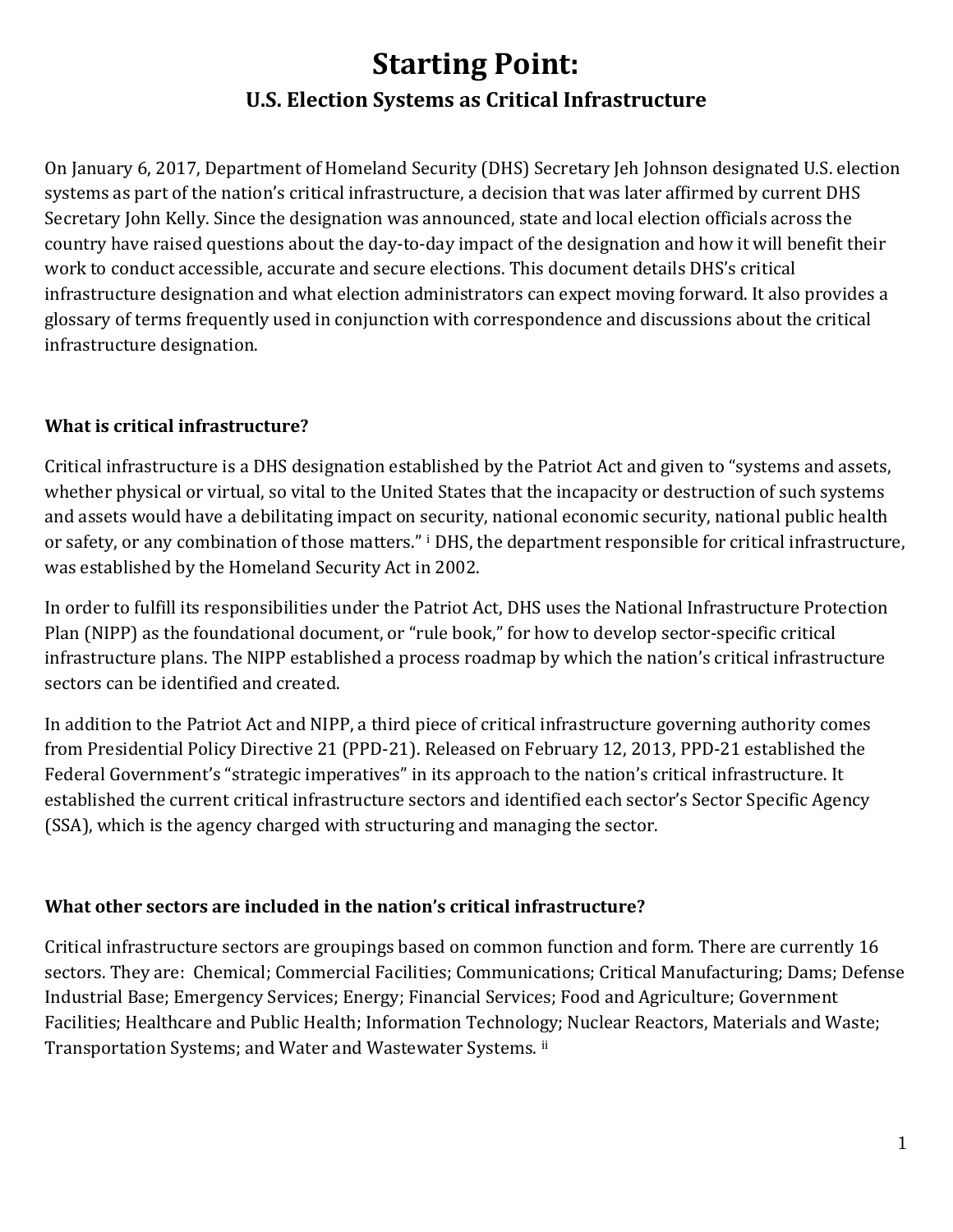One critical infrastructure sector, Government Facilities, has three sub-sectors, Elections, National Monuments and Icons, and Education Facilities. Subsectors are sections of a specific sector that vary from the rest of the sector substantially enough to justify creating a plan just for the subsector.

#### **How are sectors organized?**

 hazards environment." iii Once DHS creates a sector, the SSA structures it and helps it self-organize, a requirement of the NIPP. With regard to election systems, this means that members of the election community come together to join and manage the various components that make up this sector. After the critical infrastructure sector is formally established and organized, the SSA is charged with managing it. The SSA is "responsible for providing institutional knowledge and specialized expertise as well as leading, facilitating, or supporting the security and resilience program[s a](#page-10-2)nd associated activities of its designated critical infrastructure sector in the all-

While DHS has vast national security knowledge and resources, it acknowledges that it is not an issue-area expert for some of the sectors designated as critical infrastructure. To fill this knowledge gap, DHS will often appoint another federal agency as its Co- Sector Specific Agency (Co-SSA). This is especially common when DHS creates a subsector. Co-SSAs help DHS navigate the nuances of a specific subsector and share SSA responsibilities. For example, the sub-sector Co-SSA for Education Facilities is the Office of Safe and Drug-Free Schools in the Department of Education. A complete list of the sectors, and their respective SSAs and Co-SSAs follows at the end of this document (Addendum II).

DHS has yet to designate a Federal Agency as a Co-SSA for the elections sector. The U.S. Election Assistance Commission (EAC) has publicly called on DHS to select the commission to fill this important role. The request was made in light of the working relationship between DHS and the EAC, crafted during the 2016 presidential election and continued since.

Beyond the SSA and Co-SSA roles, there are other key entities established to support a newly designated critical infrastructure sector, including:

- specific activities." <sup>iv</sup> **Sector Coordinating Councils (SCCs)**: These are "self-organized, self-run, and self-governed private sector councils consisting of owners and operators and their representatives, who interact on a wide range of sector-specific strategies, policies, activities, and issues. SCCs serve as principal collaboration points between the government and private sector owners and operators for critical infrastructure security and resilience policy coordination and planning and a range of related sector-
- **Government Coordinating Councils (GCCs)**: These consist of "representatives from across various levels of government (including Federal and State, local, tribal and territorial), as appropriate to the operating landscape of each individual sector, these councils enable interagency, intergovernmental,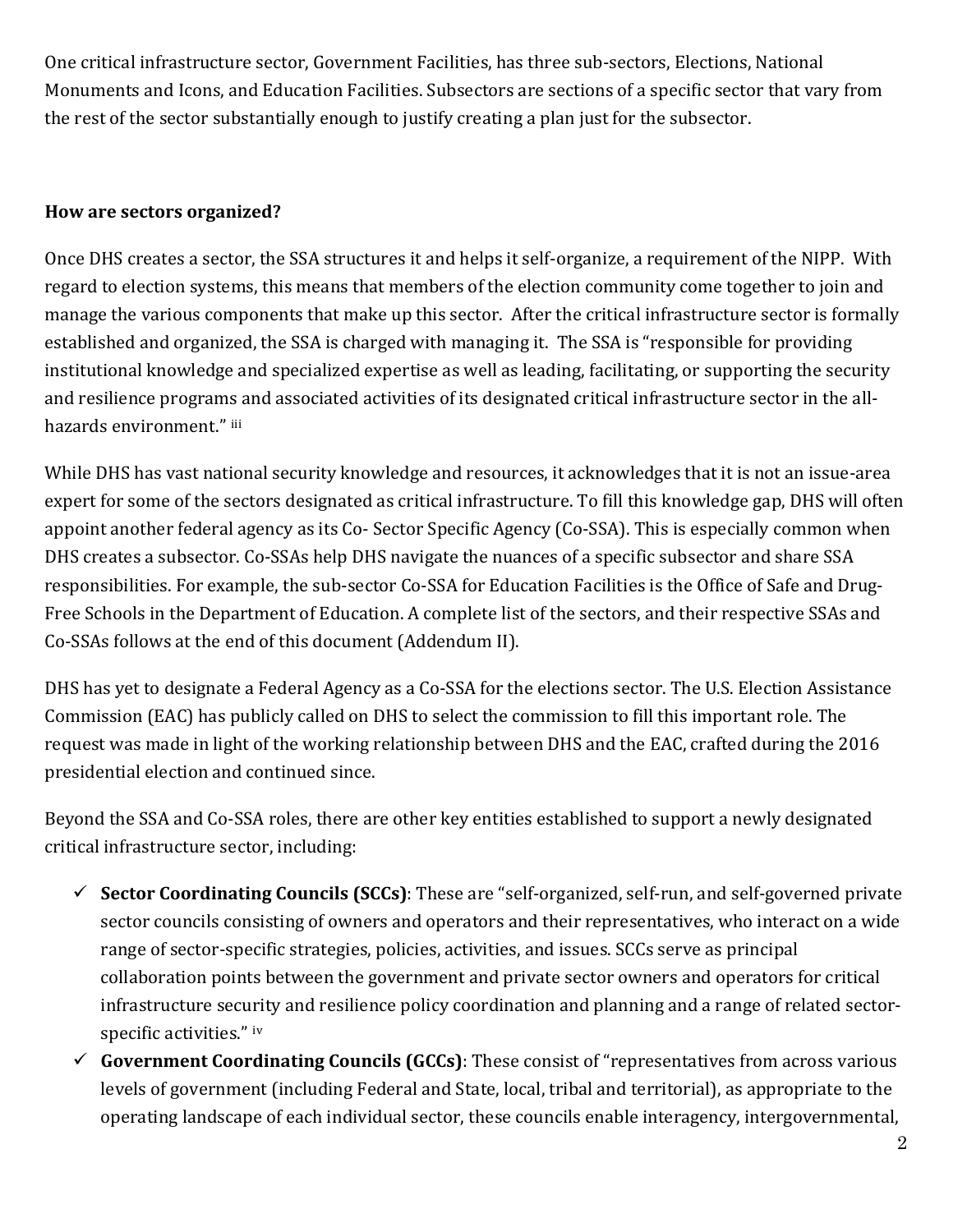and cross-jurisdictional coordination within and across sectors and partner with SCCs on publicprivate efforts." [v](#page-10-4)

As part of its designation plan, the SSA will work to establish these councils to support the U.S. election systems designation. For the U.S. election system, these groups will likely include representatives from federal, state, and local government; election system vendors; and other stakeholders impacted by the critical infrastructure designation.

Another key component of operating a critical infrastructure sector is to ensure clear, strong lines of communication between the SSA, Co-SSA, coordinating councils, and stakeholders. This can include creation of the following:

- **Information Sharing and Analysis Centers (ISACs)**: These are "operational entities formed by critical infrastructure owners and operators to gather, analyze, appropriately sanitize, and disseminate intelligence and information related to critical infrastructure. ISACs provide 24/7 threat warning and incident reporting capabilities and have the ability to reach and share information within their sectors, between sectors, and among government and private sector stakeholders." (Source: Presidential Decision Directive 63, 1998)<sup>[vi](#page-10-5)</sup>
- **Information Sharing and Analysis Organizations (ISAOs):** Though similar to ISACs, ISAOs are "any formal or informal entity or collaboration created or employed by public or private sector organizations, for purposes of: (a) Gathering and analyzing Critical Infrastructure information in order to better understand security problems and interdependencies related to critical infrastructure and protected systems, so as to ensure the availability, integrity, and reliability thereof; (b) Communicating or disclosing Critical Infrastructure information to help prevent, detect, mitigate, or recover from the effects of an interference, compromise, or an incapacitation problem related to Critical Infrastructure or protected systems; and (c) Voluntarily disseminating Critical Infrastructure information to its members, State, local, and Federal Governments, or any other entities that may be of assistance in carrying out the purposes specified in subparagraphs (a) and (b)." [vii](#page-10-6)

The distinction between an ISAC and an ISAO is that "[u]nlike ISACs, ISAOs are not directly tied to Critical Infrastructure sectors, as outlined in [Presidential Policy Directive 21.](http://www.whitehouse.gov/the-press-office/2013/02/12/presidential-policy-directive-critical-infrastructure-security-and-resil) Instead, ISAOs offer a more flexible approach to self-organized information sharing activities amongst communities of interest such as small businesses across sectors: legal, accounting, and consulting firms that support cross-sector clients, etc." [viii](#page-10-7) Essentially, ISAOs allow for more widespread information sharing across sectors and among interested individuals regardless of clearance, knowledge level, or inclusion in a critical infrastructure sector.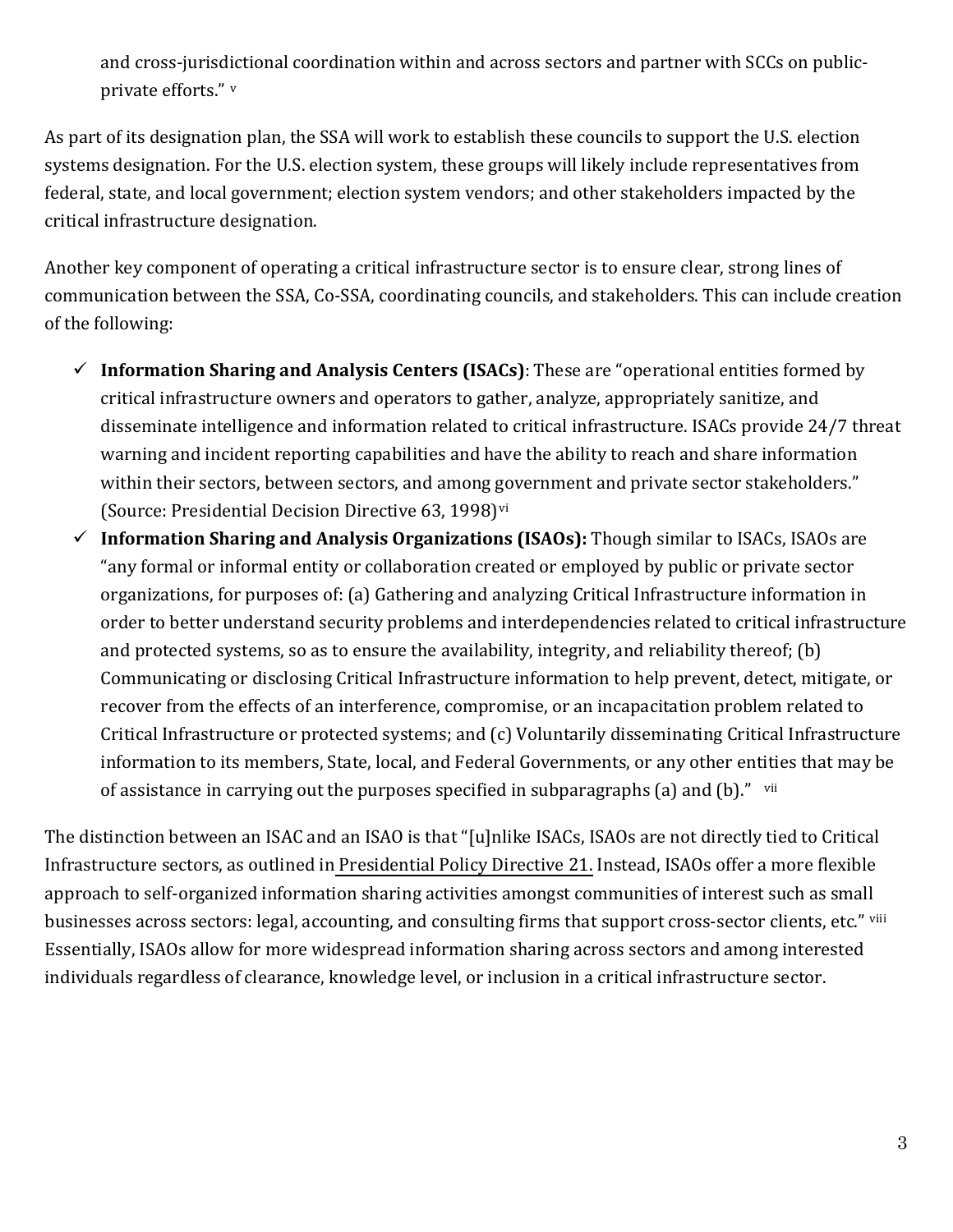#### **What is unique about the protection of critical infrastructure communications?**

 vulnerabilities and problems without publically exposing potentially sensitive information. ix Information about security and vulnerabilities that is shared under the restrictions of the Critical Infrastructure Information Act is considered Protected Critical Infrastructure Information (PCII). PCII is not subject to the many disclosure regulations, such as those found in the Freedom of Information Act and its state-level counterpart. This protection, allows the critical infrastructure community to dis[cu](#page-10-8)ss

For those participating in election sector coordinating councils this protection means that some information communicated between DHS and the coordinating councils can be protected. This limits the potential for sensitive election security information to be made public and protects potentially sensitive material from being misconstrued or used for nefarious purposes. This protection is made possible by an exception to the Federal Advisory Committee Act created by the Critical Infrastructure Partnership Advisory Council.<sup>[x](#page-10-9)</sup>

#### **Are new resources available following a critical infrastructure designation?**

A critical infrastructure designation provides for greater access to DHS information and security resources. It also provides a safer and more discreet exchange of information and requests for advice or assistance. While it is important to note that DHS will provide assistance to any domestic entity that requests help and not just critical infrastructure, its assistance to entities within a critical infrastructure sector is prioritized over providing assistance to non-critical infrastructure entities.

DHS resources – including on-going and current information about threats, risk and vulnerability assessments, and security best practices as well as hands-on advice – help infrastructure owners and managers better secure their systems. The department emphasizes the importance of the information assets it has available to critical infrastructure entities and understands that security clearances are a requirement for accessing some of these resources. This is why DHS works with infrastructure owners and managers to secure clearances when necessary.

Use of DHS resources and participation in sector councils is voluntary, and DHS continually states that it cannot force critical infrastructure owners and managers to interact with a sector, its components, or its resources. Entities that choose to leverage these new resources have a direct line to DHS resources via a Cyber Security and Protective Security Advisor. These advisors directly supply security assistance to the country and handle on-going assistance to CI entities.

While some within the election community remain skeptical about the critical infrastructure designation, their outstanding concerns about the designation make the case for why input from key election sector stakeholders is a vital part of setting up the needed infrastructure of councils and committees that can make this designation impactful. DHS is actively seeking participation from election stakeholders and their sector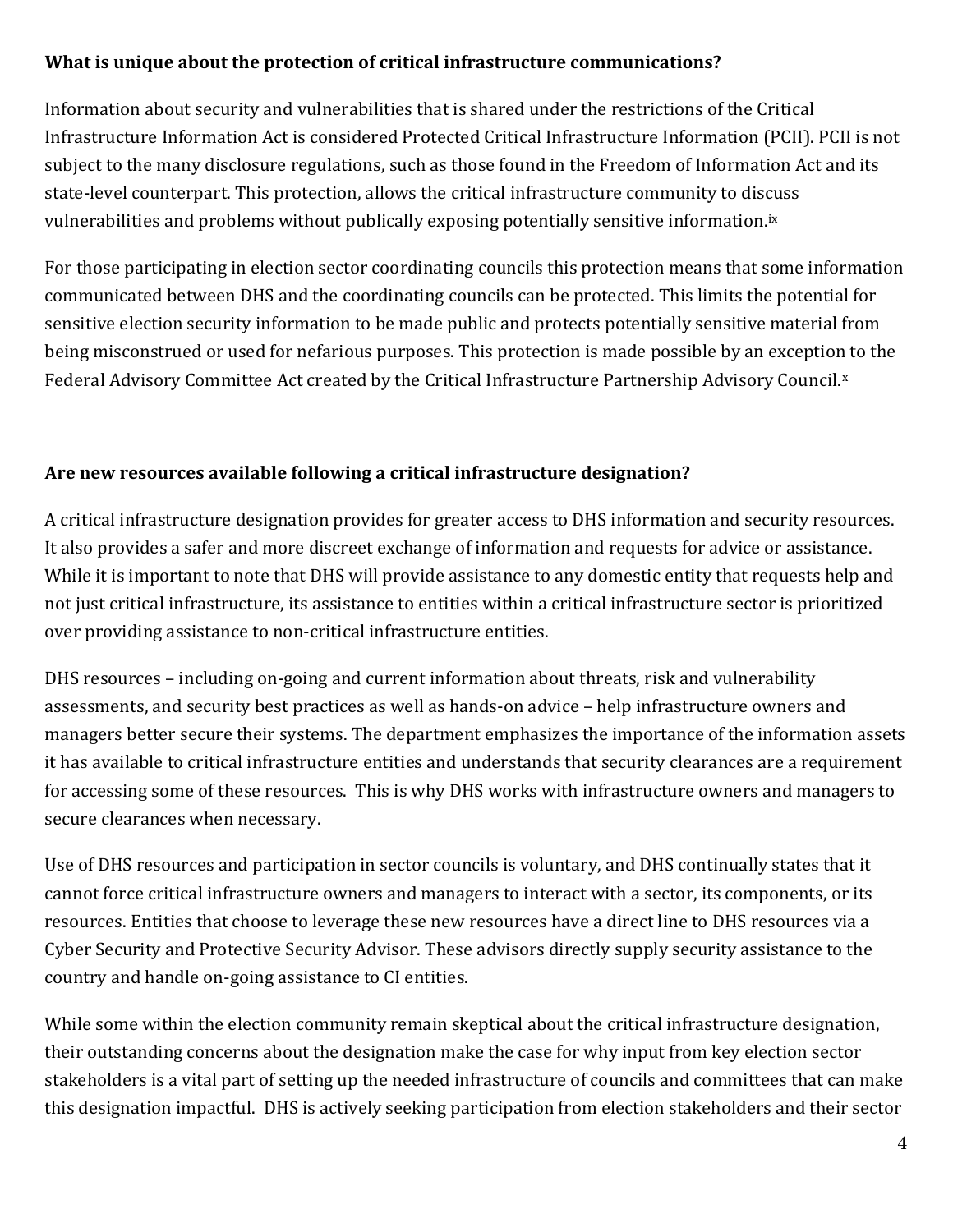allies, noting that there is an advantage inherent in helping to shape the critical infrastructure mechanisms election officials will use to gain resources and communicate with DHS. The department has relied on the EAC to provide the forum for much of this outreach, and the commission recommends that election officials and others in the election community take steps to becoming involved in this process either directly or through the EAC.

#### **What role will the EAC play as DHS stands up the critical infrastructure designation?**

The EAC has requested DHS name the commission as Co-SAA. This designation is important to ensure that state and local election officials and administrators have an informed federal advocate working directly with DHS as the department determines what resources and services are needed to protect U.S. election systems and how these resources will be distributed. The EAC has held and will continue to hold, hearings and meetings to give DHS a platform to discuss the designation and its potential benefits, as well as answer questions from stakeholders. The EAC prides itself on serving as a trusted intermediary between state and local election officials and federal government leaders, as well as a provider of resources needed to navigate this new space. Serving as the official Co-SSA for implementing the critical infrastructure designation would tap into this strength and provide election officials with assurance that their interests and concerns will shape the contours of DHS's plan moving forward.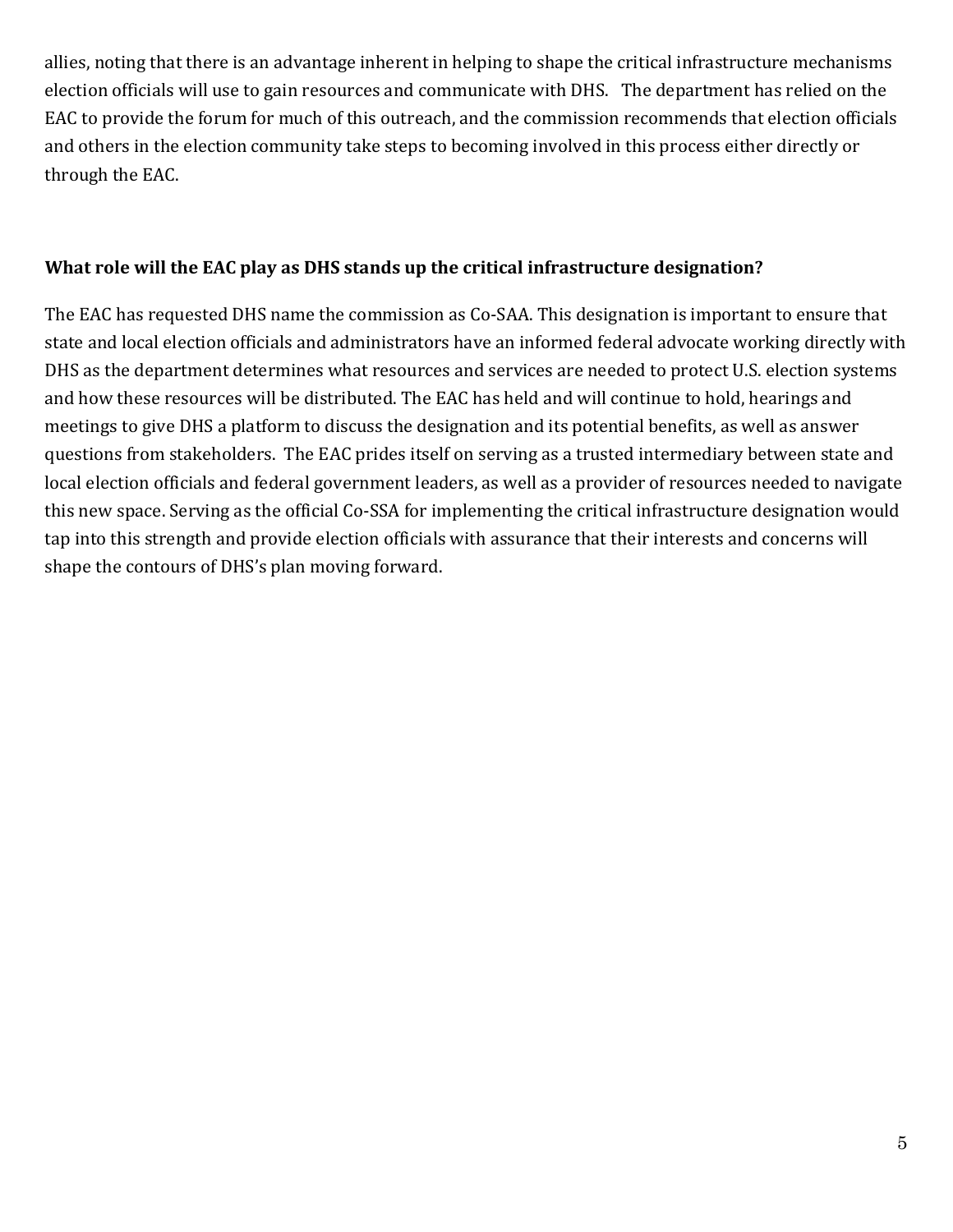## **Addendum I: Glossary of Key Terms and Acronyms**

## **Critical Infrastructure Glossary**

| <b>Critical Infrastructure</b>                                            | Systems and assets, whether physical or virtual, so vital to the United States<br>that the incapacity or destruction of such systems and assets would have a<br>debilitating impact on security, national economic security, national public<br>health or safety, or any combination of those matters. (Source: §1016(e) of the<br>USA Patriot Act of 2001 (42 U.S.C. §5195c(e)))                                                                                                                                                                           |  |
|---------------------------------------------------------------------------|-------------------------------------------------------------------------------------------------------------------------------------------------------------------------------------------------------------------------------------------------------------------------------------------------------------------------------------------------------------------------------------------------------------------------------------------------------------------------------------------------------------------------------------------------------------|--|
| <b>Critical Infrastructure</b><br>Partnership Advisory<br>Council (CIPAC) | Council established by DHS under 6 U.S.C. §451 to facilitate effective<br>interaction and coordination of critical infrastructure activities among the<br>Federal Government, the private sector, and State, local, tribal and territorial<br>governments. (Source: CIPAC Charter) These meetings are exempt from the<br>Federal Advisory Committee Act (FACA) requirements that they be open to<br>the public and provide meeting materials to the public.                                                                                                 |  |
| <b>Critical Infrastructure</b><br>Sector                                  | A logical collection of assets, systems, or networks that provide a common<br>function to the economy, government, or society; NIPP 2013 addresses 16<br>critical infrastructure sectors, as identified in PPD-21. (Source: NIPP 2013:<br>Partnering for Critical Infrastructure Security and Resilience)                                                                                                                                                                                                                                                   |  |
| Cybersecurity                                                             | The prevention of damage to, unauthorized use of, or exploitation of, and, if<br>needed, the restoration of electronic information and communications<br>systems and the information contained therein to ensure confidentiality,<br>integrity, and availability; includes protection and restoration, when needed,<br>of information networks and wireline, wireless, satellite, public safety<br>answering points, and 911 communications systems and control systems.<br>(Source: 2009 NIPP)                                                             |  |
| <b>Executive Order 13636</b>                                              | Executive Order that calls for the Federal Government to closely coordinate<br>with critical infrastructure owners and operators to improve cybersecurity<br>information sharing; develop a technology-neutral cybersecurity framework;<br>and promote and incentivize the adoption of strong cybersecurity practices.<br>(Executive Order 13636, Improving Critical Infrastructure Cybersecurity,<br>February 2013)                                                                                                                                        |  |
| <b>Government Coordinating</b><br>Council (GCC)                           | The government counterpart to the Sector Coordinating Council for each<br>sector established to enable interagency and intergovernmental coordination;<br>comprises representatives across various levels of government (Federal and<br>State, local, tribal and territorial) as appropriate to the risk and operational<br>landscape of each sector. (Source: 2009 NIPP)                                                                                                                                                                                   |  |
| <b>Information Sharing and</b><br>Analysis Centers (ISACs)                | Operational entities formed by critical infrastructure owners and operators to<br>gather, analyze, appropriately sanitize, and disseminate intelligence and<br>information related to critical infrastructure. ISACs provide 24/7 threat<br>warning and incident reporting capabilities and have the ability to reach and<br>share information within their sectors, between sectors, and among<br>government and private sector stakeholders. (Source: Presidential Decision<br>Directive 63, 1998) ISACs are not operated, controlled, or managed by DHS. |  |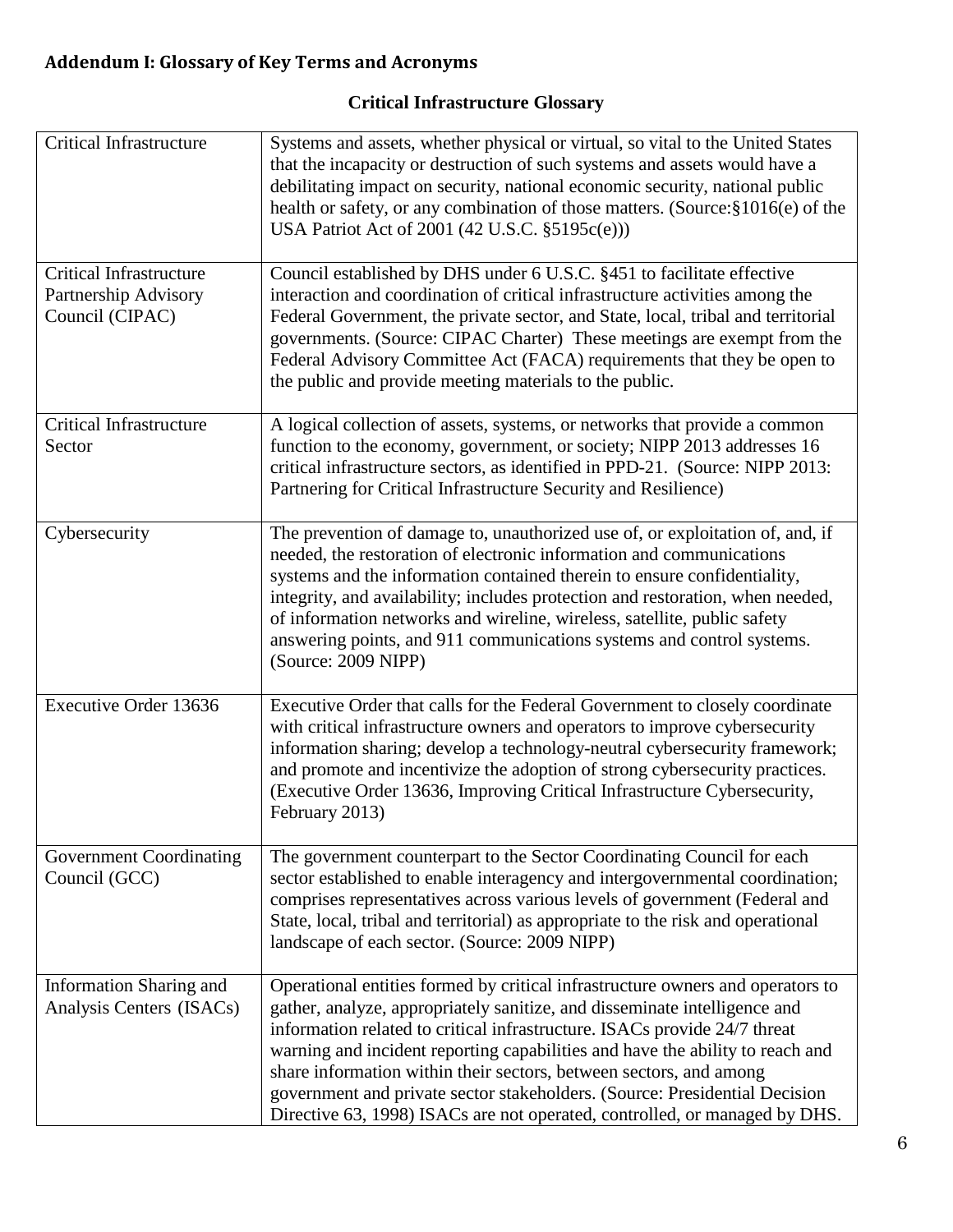| <b>Information Sharing and</b><br>Analysis Organization<br>(ISAO)        | "Any formal or informal entity or collaboration created or employed by<br>public or private sector organizations, for purposes of gathering and analyzing<br>critical infrastructure information in order to better understand security<br>problems and interdependencies related to critical infrastructure and protected<br>systems, so as to ensure the availability, integrity, and reliability there of;<br>communicating or disclosing critical infrastructure information to help<br>prevent, detect, mitigate, or recover from the effects of a interference,<br>compromise, or a incapacitation problem related to critical infrastructure or<br>protected systems; and voluntarily disseminating critical infrastructure<br>information to its members, State, local, and Federal Governments, or any<br>other entities that may be of assistance in carrying out the purposes specified<br>in subparagraphs (A) and (B)." (Source: Homeland Security Act of 2002) |  |
|--------------------------------------------------------------------------|------------------------------------------------------------------------------------------------------------------------------------------------------------------------------------------------------------------------------------------------------------------------------------------------------------------------------------------------------------------------------------------------------------------------------------------------------------------------------------------------------------------------------------------------------------------------------------------------------------------------------------------------------------------------------------------------------------------------------------------------------------------------------------------------------------------------------------------------------------------------------------------------------------------------------------------------------------------------------|--|
| Infrastructure                                                           | The framework of interdependent networks and systems comprising<br>identifiable industries, institutions (including people and procedures), and<br>distribution capabilities that provide a reliable flow of products and services<br>essential to the defense and economic security of the United States, the<br>smooth functioning of government at all levels, and society as a whole;<br>consistent with the definition in the Homeland Security Act, infrastructure<br>includes physical, cyber, and/or human elements. (Source: DHS Lexicon,<br>2010)                                                                                                                                                                                                                                                                                                                                                                                                                  |  |
| <b>National Annual Report</b>                                            | Each SSA is required to provide an annual report to the Secretary of<br>Homeland Security on their efforts to identify, prioritize, and coordinate<br>CI/KR protection in their respective sectors. (National Infrastructure<br>Protection Plan: The National CI/KR Protection Annual Report)                                                                                                                                                                                                                                                                                                                                                                                                                                                                                                                                                                                                                                                                                |  |
| National Infrastructure<br><b>Coordinating Center</b><br>(NICC)          | The National Infrastructure Coordinating Center (NICC) is the dedicated 24/7<br>coordination and information sharing operations center that maintains<br>situational awareness of the nation's critical infrastructure for the federal<br>government. When an incident or event affecting critical infrastructure occurs<br>and requires coordination between the Department of Homeland Security and<br>the owners and operators of our nation's infrastructure, the NICC serves as<br>that information sharing hub to support the security and resilience of these<br>vital assets. (Source: DHS.gov/national-infrastructure-coordinating-center)                                                                                                                                                                                                                                                                                                                          |  |
| National Infrastructure<br>Protection Plan (NIPP)                        | The National Infrastructure Protection Plan 2013, involving stakeholders<br>from all 16 critical infrastructure sectors, all 50 states, and from all levels of<br>government and industry, provides a clear call to action to leverage<br>partnerships, innovate for risk management, and focus on outcomes, provides<br>an updated approach to critical infrastructure security and resilience, and<br>involves a greater focus on integration of cyber and physical security efforts.<br>(DHS, NIPP Fact Sheet)                                                                                                                                                                                                                                                                                                                                                                                                                                                            |  |
| National Protection and<br>Programs Directorate<br>$(NPPD) - (DHS/NPPD)$ | [The DHS division] that leads the DHS mission to reduce risk to the Nation's<br>critical physical and cyber infrastructure through partnerships that foster<br>collaboration and interoperability. (Source: DHS FY13 Budget Guidance).<br>NPPD contains the Federal Protective Service, the Office of Identity<br>Management, the Office of Cybersecurity and Communications, the Office of<br>Cyber and Infrastructure Analysis, and the Office of Infrastructure Protection.                                                                                                                                                                                                                                                                                                                                                                                                                                                                                               |  |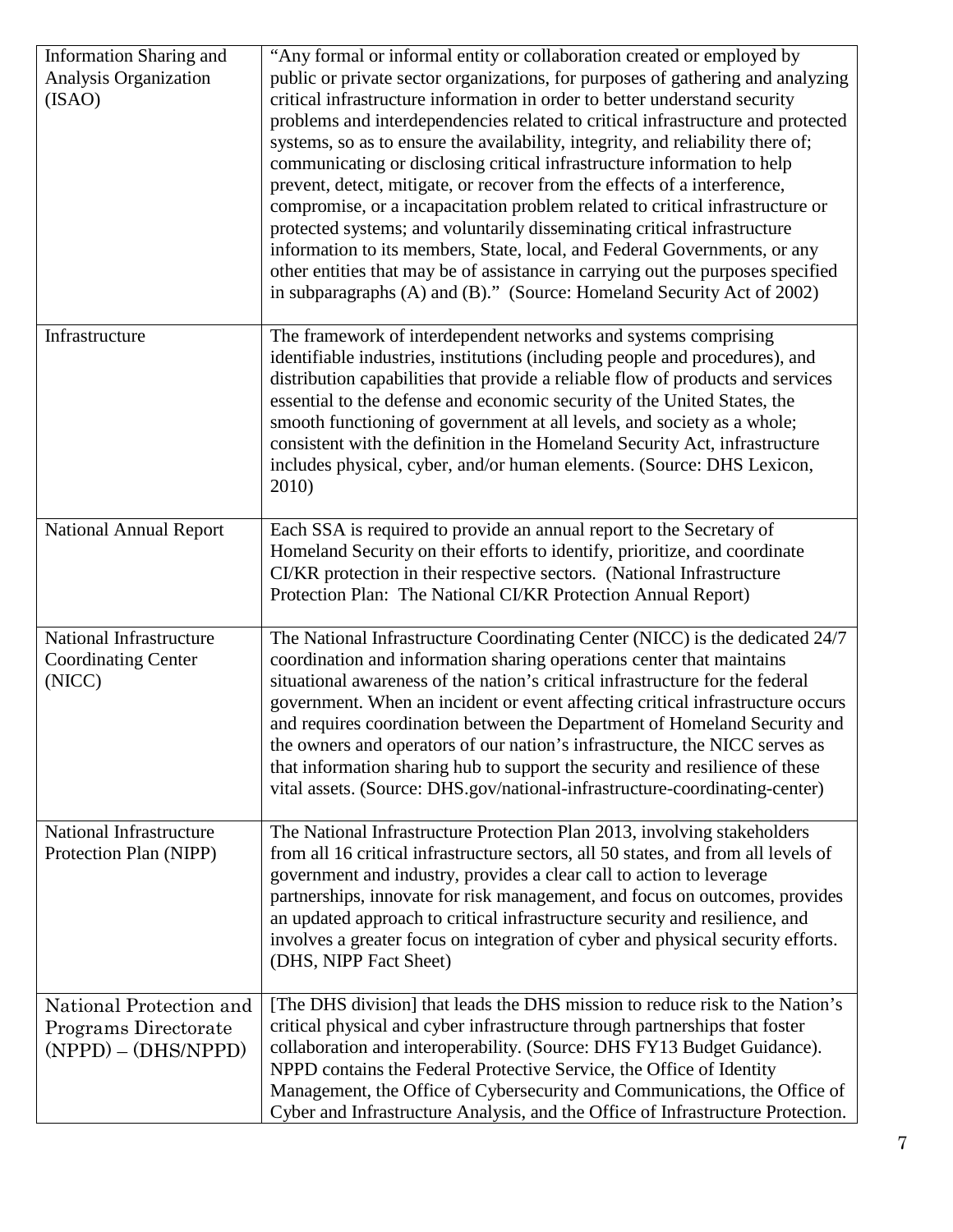| Presidential Policy<br>Directive 21 (PPD-21)                             | [Presidential Directive that] Aims to clarify roles and responsibilities across<br>the Federal Government and establish a more effective partnership with                                                                                                                                                                                                                                                                                                                                                                                                                                                                                                                                                                                                                                                                                                                                                                                                                                                                                                    |  |  |
|--------------------------------------------------------------------------|--------------------------------------------------------------------------------------------------------------------------------------------------------------------------------------------------------------------------------------------------------------------------------------------------------------------------------------------------------------------------------------------------------------------------------------------------------------------------------------------------------------------------------------------------------------------------------------------------------------------------------------------------------------------------------------------------------------------------------------------------------------------------------------------------------------------------------------------------------------------------------------------------------------------------------------------------------------------------------------------------------------------------------------------------------------|--|--|
|                                                                          | owners and operators and State, local, tribal and territorial entities to enhance<br>the security and resilience of critical infrastructure. (Source: PPD-21, 2013)                                                                                                                                                                                                                                                                                                                                                                                                                                                                                                                                                                                                                                                                                                                                                                                                                                                                                          |  |  |
| <b>Presidential Policy</b><br>Directive 8 (PPD-8)                        | [Presidential Directive that] facilitates an integrated, all-of-Nation approach<br>to national preparedness for the threats that pose the greatest risk to the<br>security of the Nation, including acts of terrorism, cyber-attacks, pandemics,<br>and catastrophic natural disasters; directs the Federal Government to develop<br>a national preparedness system to build and improve the capabilities<br>necessary to maintain national preparedness across the five mission areas<br>covered in the PPD: prevention, protection, mitigation, response, and<br>recovery. (Source: PPD-8, 2011)                                                                                                                                                                                                                                                                                                                                                                                                                                                           |  |  |
| <b>Protected Critical</b><br><b>Infrastructure Information</b><br>(PCII) | PCII is [information and communications] protected from disclosure. All<br>critical infrastructure information that has been properly submitted and<br>validated pursuant to the Critical Infrastructure Information Act and<br>implementing directive; all information submitted to the PCII Program Office<br>or designee with an express statement is presumed to be PCII until the PCII<br>Program Office determines otherwise. Critical infrastructure information<br>voluntarily shared with the government and validated as PCII by the<br>Department of Homeland Security is protected from, the Freedom of<br>Information Act (FOIA), State, local, tribal, and territorial disclosure laws,<br>use in regulatory actions and use in civil litigation. PCII can only be accessed<br>in accordance with strict safeguarding and handling requirements, and only<br>trained and certified federal, state, and local government employees or<br>contractors may access PCII.(Source: CII Act of 2002, 6 U.S.C. § 131, and<br>www.dhs.gov/pcii-program) |  |  |
| <b>Protective Security</b><br>Advisors (PSAs)                            | Trained critical infrastructure protection and vulnerability mitigation subject<br>matter experts who work for DHS and are responsible for ensuring all Office<br>of Infrastructure Protection critical infrastructure security and resilience<br>programs and services are delivered to State, local, tribal, and territorial<br>stakeholders and private sector owners and operator. There are three types:<br>(1) Regional Directors, supervisory PSAs, PSAs, and geospatial analysts. s.<br>(Source: DHS.gov/protective-security-advisors)                                                                                                                                                                                                                                                                                                                                                                                                                                                                                                               |  |  |
| <b>Sector Coordinating</b><br>Council (SCC)                              | The private sector counterpart to the GCC, these councils are self-organized,<br>self-run, and self-governed organizations that are representative of a spectrum<br>of key stakeholders within a sector. They serve as principal entry points for<br>the government to collaborate with each sector for developing and<br>coordinating a wide range of critical infrastructure security and resilience<br>activities and issues. (Source: Adapted from the 2009 NIPP)                                                                                                                                                                                                                                                                                                                                                                                                                                                                                                                                                                                        |  |  |
| Sector-Specific Agency<br>(SSA)                                          | A Federal department or agency designated by PPD-21 with responsibility for<br>providing institutional knowledge and specialized expertise, as well as<br>leading, facilitating, or supporting the security and resilience programs and<br>associated activities of its designated critical infrastructure sector in the all-<br>hazards environment. (Source: PPD-21, 2013)                                                                                                                                                                                                                                                                                                                                                                                                                                                                                                                                                                                                                                                                                 |  |  |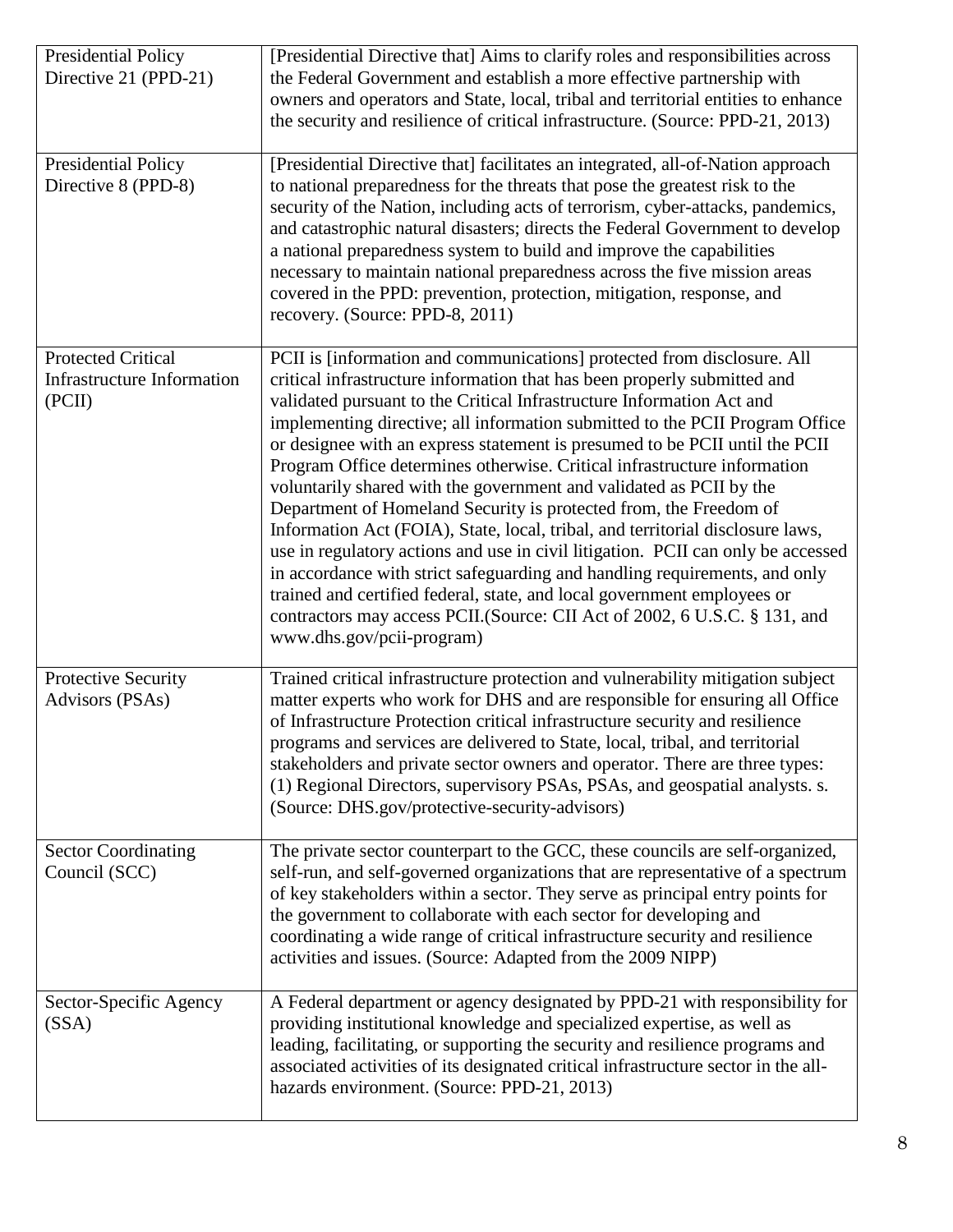| Sector-Specific Plans (SSP) Planning documents that complement and tailor application of the National |  |  |
|-------------------------------------------------------------------------------------------------------|--|--|
| Infrastructure Protection Plan to the specific characteristics and risk landscape                     |  |  |
| of each critical infrastructure sector. SSPs are developed by the SSAs in close                       |  |  |
| collaboration with the SCCs and other sector partners. (Source: Adapted from                          |  |  |
| the $2009$ NIPP)                                                                                      |  |  |
|                                                                                                       |  |  |